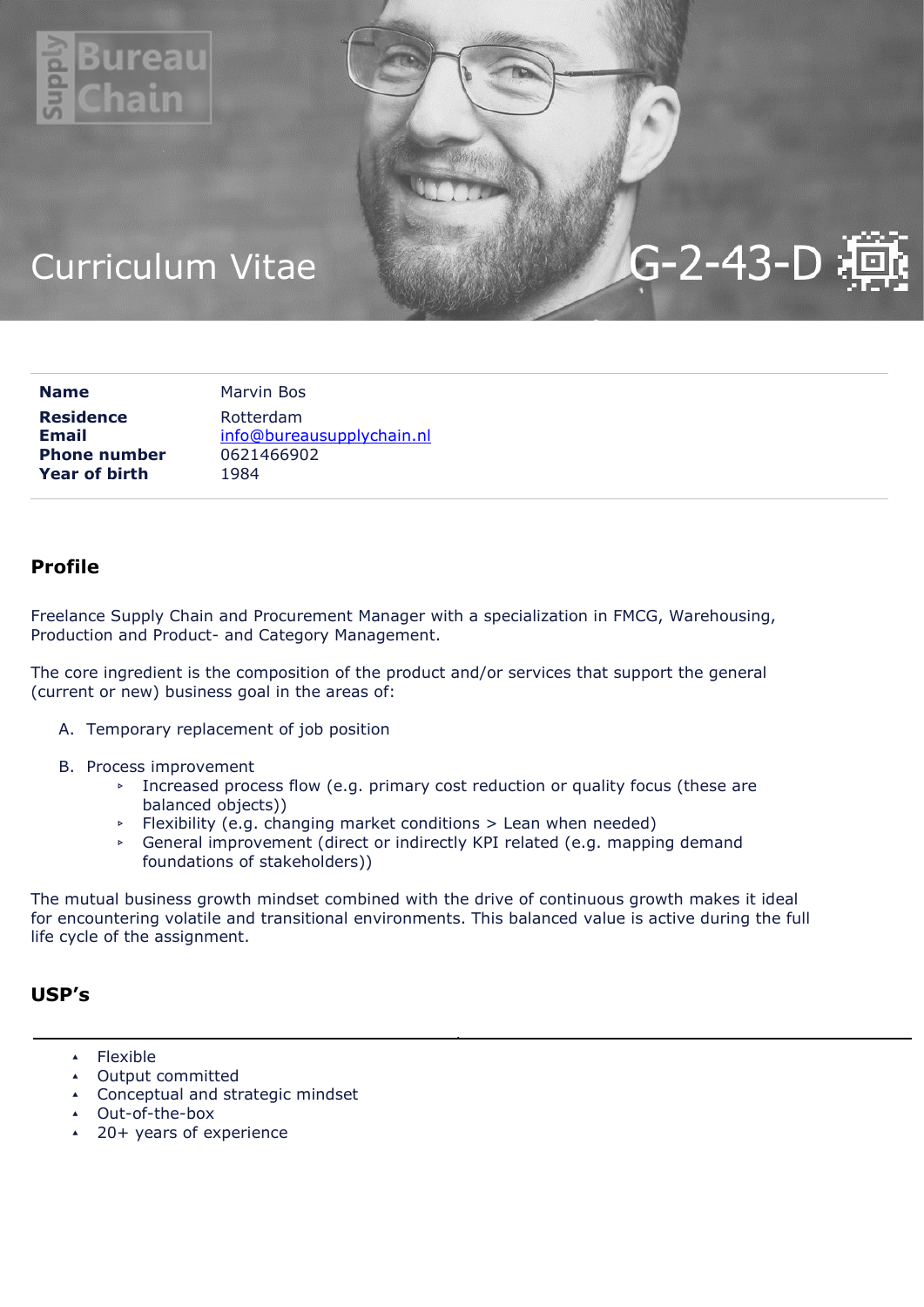## Expertise's

| <b>Specialization</b>                                                                                                        | <b>Sub specialization</b>                                                                                                                                               | <b>Sector</b>                                                                                             |
|------------------------------------------------------------------------------------------------------------------------------|-------------------------------------------------------------------------------------------------------------------------------------------------------------------------|-----------------------------------------------------------------------------------------------------------|
| Procurement<br><b>Project Management</b><br>$\blacktriangle$<br>Supply Chain<br>$\blacktriangle$<br>Warehousing & Operations | Data Analytics<br>ERP<br><b>FMCG</b><br>Performance Optimization<br>Process Improvement<br>Product/Category Management<br>$\blacktriangle$<br><b>Project Management</b> | <b>Consumer Goods</b><br>Process industry<br>Retail<br><b>SME</b><br>Startup<br>Wholesale (international) |

▴ Operational Management

- Competences
	- ▴ Analytical and forward mindset
	- ▴ Authentic leadership
	- ▴ Building collaborative relationships
	- ▴ Conceptual and strategic mindset
- ▴ Continuous development and/or improvement
- ▴ Creative

▴ WMS

- ▴ Customer and business oriented
- ▴ Efficient communication
- ▴ Establishing group focus
- ▴ Fostering teamwork
- ▴ Interpersonal awareness
- ▴ Agile/Lean/Flexible/Adap table
- ▴ Positive motivator
- ▴ Initiative
- ▴ Result orientation
- ▴ Self confidence

## Education

| $2015 - 2020$ | NEVI 2 Expert                                            | <b>NFVT</b>          |
|---------------|----------------------------------------------------------|----------------------|
| $2004 - 2008$ | Commercial Economics, BBA<br>Product/Category Management | Hogeschool Rotterdam |

## Courses/Certifications

| 2021 - Current | ITIL <sub>4</sub>                        | IT Management Group           |
|----------------|------------------------------------------|-------------------------------|
| 2020           | Level II: Metal Active Gas (MAG) welding | NIL                           |
| 2019 - Current | IPMA-D                                   |                               |
| 2019           | Prince <sub>2</sub> Foundation           | Key Result                    |
| 2018           | Lean Six Sigma Black Belt                | <b>Bureau Tromp</b>           |
| 2018           | Professional Scrum Master I (PSM I)      | Scrum.org & Agile Scrum Group |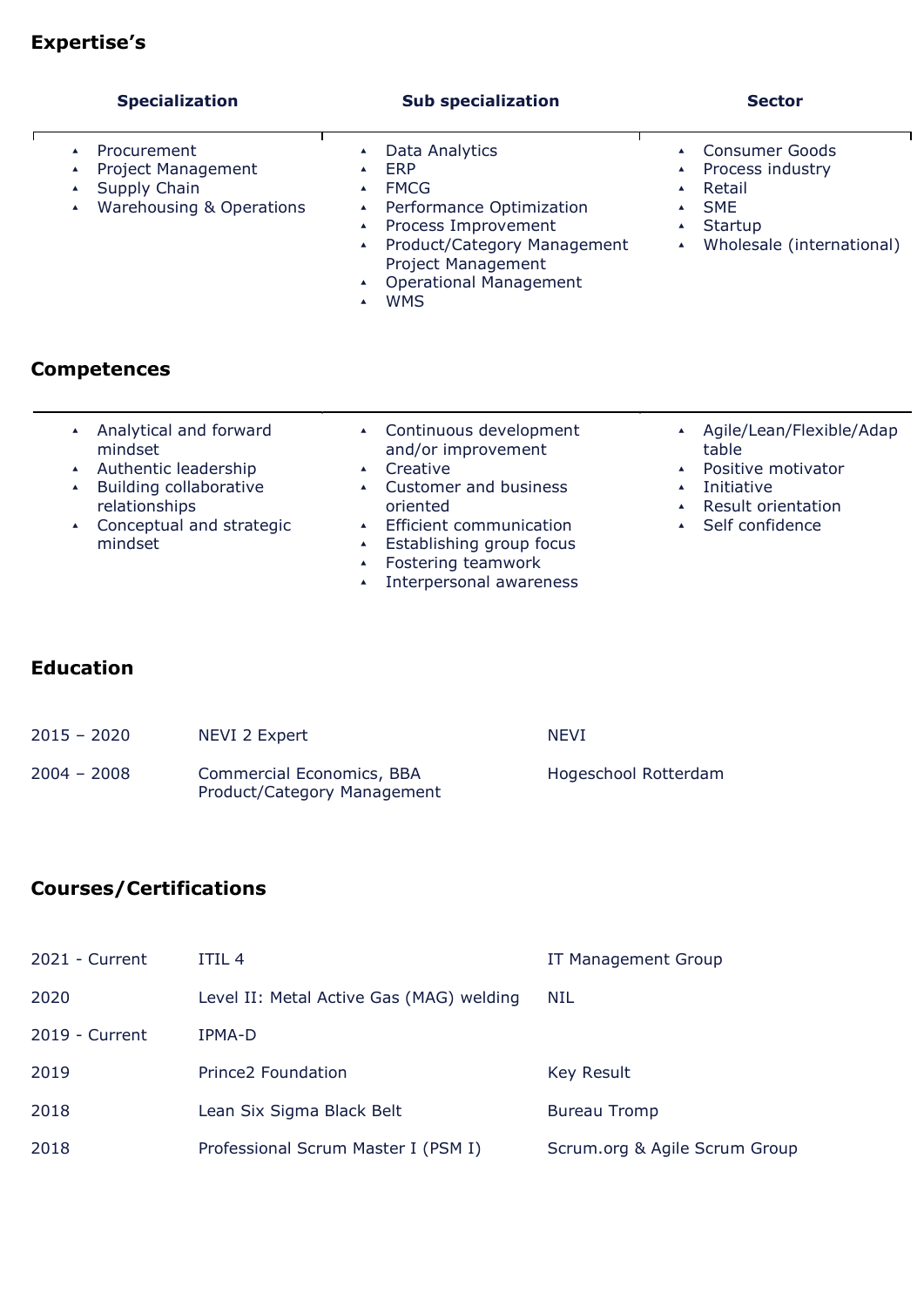02/2017 - Current Freelance Procurement, Supply Chain & Process Improvement Manager Bureau Supply Chain in Rotterdam

(self-employed/ad interim/freelance consultant)

**Activities** Achievements

10/2021 – 05/2022 Operations Manager a.i.

## Begra Group in Almelo and Oss

**Activities** 

(wholesale warehouse equipment)

- Achievements ▴ Process optimalization
- ▴ 3 Warehouses
- ▴ Supervise 45 FTE
	- ▹ Supply Chain
	- ▹ Procurement
	- ▹ Production
- ▴ Organizational warehouse structure
- ▴ Process development (current and future stages 5 10 years)
- ▴ Remapping & implement warehouse design (e.g. standardized locations and single localization method)
- ▴ Development and implement WMS inbound and outbound stages

## 06/2021 – 09/2021 Warehouse Manager a.i.

## De Menken Keuken in Sassenheim

| (salads, sauce and meat production)                                                      |                                                                                                                                    |  |
|------------------------------------------------------------------------------------------|------------------------------------------------------------------------------------------------------------------------------------|--|
| Achievements                                                                             | <b>Activities</b>                                                                                                                  |  |
| ▲ Implementation ERP (Infor M3)<br>Process stabilization<br>$\triangle$ Supervise 25 FTE | • Simplify process/reduce process waste<br>Improve flow through the internal and<br>external supply chain<br>▲ Flow optimalization |  |

## 03/2021 – 06/2021 Logistic Process Improvement Manager a.i.

|                                                                                                                                                               | (wholesale knives machine parts equipment) |                  |                  | <b>Unlimited Spare Parts International in Apeldoorn</b>                                                                                                     |
|---------------------------------------------------------------------------------------------------------------------------------------------------------------|--------------------------------------------|------------------|------------------|-------------------------------------------------------------------------------------------------------------------------------------------------------------|
| Achievements                                                                                                                                                  |                                            |                  |                  | <b>Activities</b>                                                                                                                                           |
| Merged two warehouses<br>$\blacktriangle$                                                                                                                     |                                            |                  |                  | ▲ Purchase to Pay (P2P)/End to End                                                                                                                          |
| Increased order process flow<br>$\blacktriangle$                                                                                                              |                                            |                  |                  | (E2E) process improvement                                                                                                                                   |
| Initiated (new) stock and order-based<br>$\blacktriangle$<br>methods                                                                                          |                                            | $\blacktriangle$ | 3PL              | Initiate preparations and roadmap for                                                                                                                       |
| Implemented stock locations central<br>$\blacktriangle$<br>warehouse<br>Implemented article labels (including<br>$\blacktriangle$<br>barcode) full assortment |                                            |                  | $\triangleright$ | Supervise 17 FTE<br>▶ 2 Supply Chain planners<br>1 Procurement coordinator<br>▶ 1 Warehouse Manager<br>▶ 10 Warehouse employees<br>▶ 2 Production employees |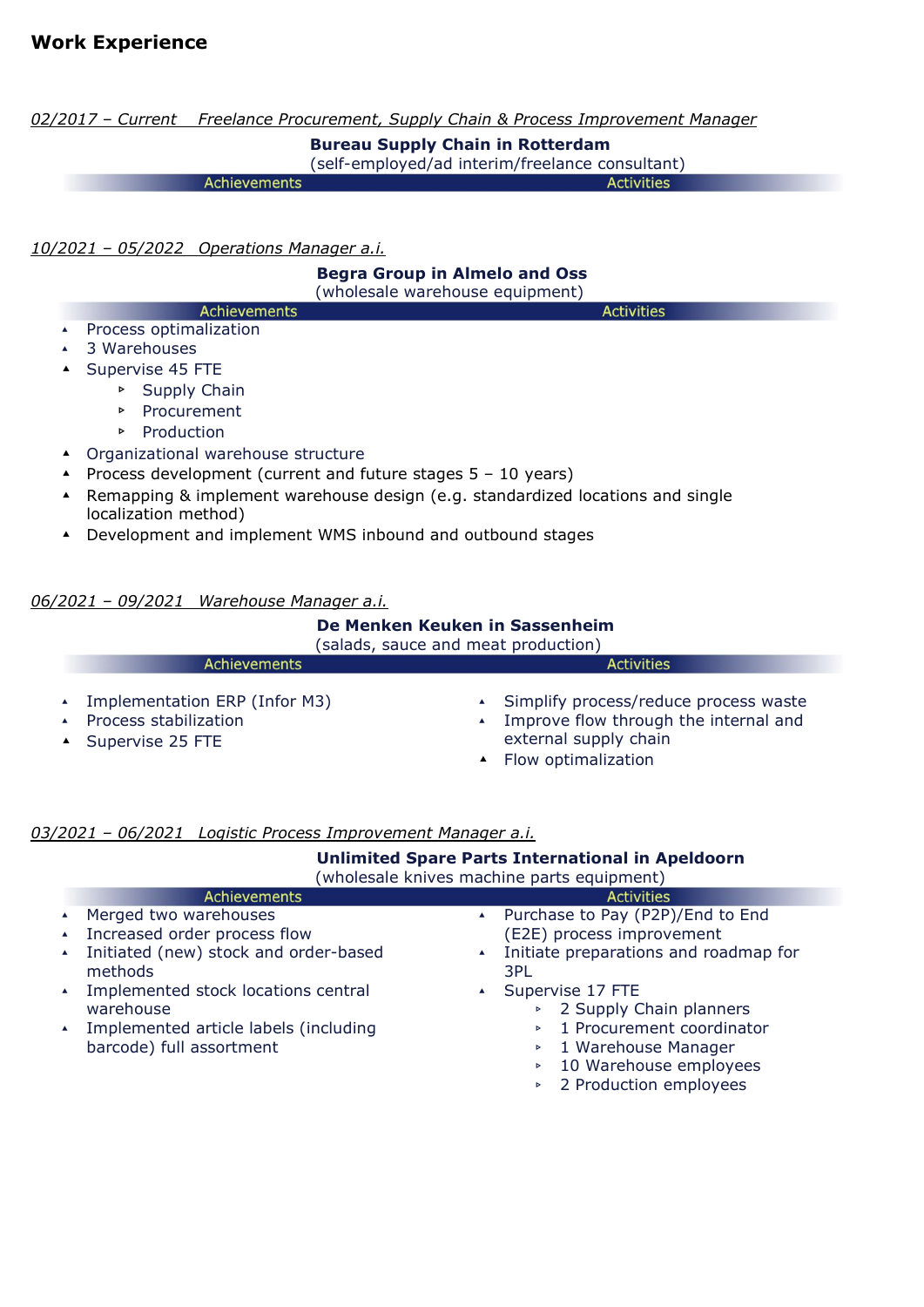## Railtech B.V. in Ouderkerk aan de Amstel

(wholesale/producer rail infrastructure equipment) **Activities** 

- Achievements Purchase to Pay (P2P)/End to End (E2E) process improvement
- Full implementation WMS Exact Globe
	- ▹ Implementation/configuration hand terminals
		- ▹ Autoqueue
		- ▹ Production
		- ▹ Advice and allocation (Exact WMS and Exact Globe vice versa)
- ▴ Remapping warehouse design (e.g. location numbering, picking routes, pick vs bulk, automatic replenishment, slow/fast movers, volume vs value, 2D (Aztec) code all warehouse locations and articles)
- ▴ Lean Six Sigma and Kaizen based
- Digitalized the process (e.g. paperless working environment and configurate and implement hand terminals)
- ▴ Test and configuration full process (including Exact Globe, Exact WMS)(commercial, procurement, supply chain, production and finance) according customer demands for each individual project stage
- ▴ Create and translate data into useful models for different departments
- ▴ Create different kinds of manuals (Exact Globe, Exact WMS and MS Excel)
- ▴ Initiate, translate and implement process (or documented) related request into running or new projects
- ▴ Creating flow by designing process such as warehouse redesign (e.g. accurate and consistent warehouse locations, expedition and inbound), picking and production lists
- Funneling the communication process
- Supervise 10 FTE Warehouse
	- ▹ 1 Team leader
	- ▹ 6 Warehouse employees
	- ▹ 3 Production employees

## 08/2018 – 12/2018 Supply Chain Performance Analyst a.i.

 C.I.V. Superunie B.A. in Beesd  $(nrocuromont & cunply chain joint vonturce)$ 

|                  | (procurement & supply chain joint venture)                                                                                                                                                                                                                                                                                                                |                                                                                                                                                                                                                                                                                                                                                                                                                                     |  |  |
|------------------|-----------------------------------------------------------------------------------------------------------------------------------------------------------------------------------------------------------------------------------------------------------------------------------------------------------------------------------------------------------|-------------------------------------------------------------------------------------------------------------------------------------------------------------------------------------------------------------------------------------------------------------------------------------------------------------------------------------------------------------------------------------------------------------------------------------|--|--|
|                  | Achievements                                                                                                                                                                                                                                                                                                                                              | <b>Activities</b>                                                                                                                                                                                                                                                                                                                                                                                                                   |  |  |
| $\blacktriangle$ | Improved overall supplier performance<br>(from 92,1% to 98,4%)                                                                                                                                                                                                                                                                                            | Synchronizing activities and mindset<br>$\blacktriangle$<br>of Superunie, Superunie members and                                                                                                                                                                                                                                                                                                                                     |  |  |
|                  | Process improvement<br>▶ Designed, developed and<br>implemented 1st and 2nd stage<br>database<br>▶ Introducing KPI's (Internal process<br>and external process)<br>Merged all useful available in<br>Þ<br>database/CRM<br>▶ Reduced processing and queue time<br>before "persecution"<br>▶ Introduced and standardized 3<br>stage warning/motivation sign | suppliers<br>Design, initiate and implement<br>$\blacktriangle$<br>research suppliers performance<br>market information (different kinds of<br>reports) for all stakeholders<br>(Superunie and Superunie<br>members)(e.g. route cause (e.g.<br>funneling, fishbone diagrams,<br>interrelation charts and cross tables)<br>and market trends) and continuous<br>development.<br>Operational activities regarding<br>$\blacktriangle$ |  |  |
|                  | ▶ Introduced an iterative process                                                                                                                                                                                                                                                                                                                         | improvement suppliers performance                                                                                                                                                                                                                                                                                                                                                                                                   |  |  |
|                  | Developed, weekly market research<br>report (sector and product oriented)<br>Developed, weekly internal and                                                                                                                                                                                                                                               | Preparation the transition for potential<br>$\blacktriangle$<br>embedding activities to core<br>organization                                                                                                                                                                                                                                                                                                                        |  |  |
|                  | external process reports (supplier<br>performance and developments)                                                                                                                                                                                                                                                                                       | Develop, inform and advise 60 - 90<br>$\blacktriangle$<br>internal and external stakeholders<br>regarding processes and development                                                                                                                                                                                                                                                                                                 |  |  |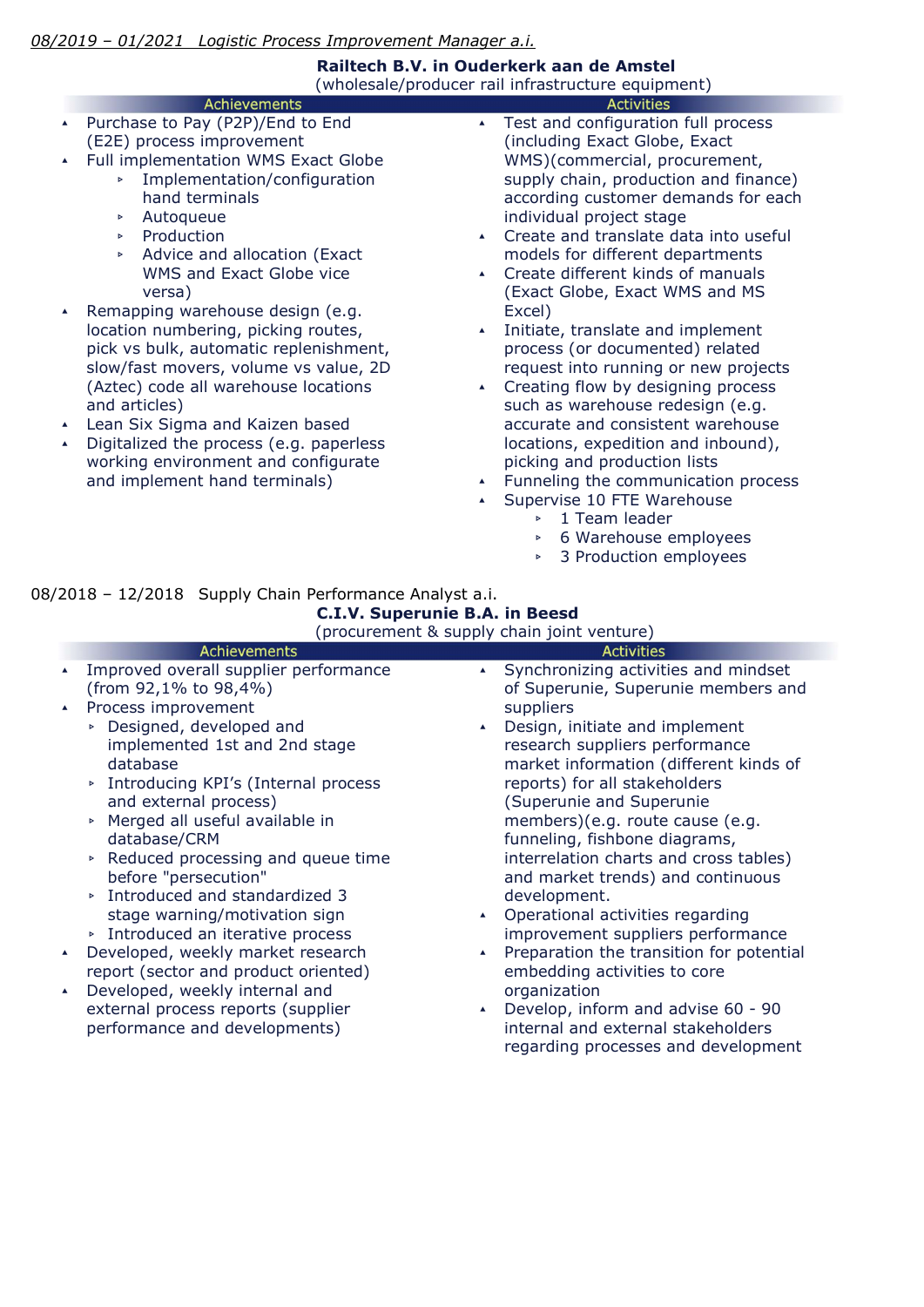## Vion Food Group in Apeldoorn

(producer (abattoir) pork products)

- Achievements ▴ Introduced KPI's
- ▴ Introduced Quality Controll system (order picking)
- ▴ Structured and increased flow
	- ▹ order picking procedures
	- ▹ transferred into digital order picking
	- ▹ introduced warehouse locations (pick, bulk and expedition)
	- ▹ Synchronized volatile order information during internal and external processes
- ▴ Introduced double shifts
- ▴ Process improvement
- ▴ Redefined external customer demand
- ▴ Motivated staff

### **Activities**

- ▴ Re-establish order picking procedures and system
- ▴ Introduction work schedule
- ▴ Re-establish work positions
- ▴ Documented and analyzed different processes expedition
- ▴ Root-cause-analyses major bottlenecks
- ▴ Mapping process flow, time between stages and volumes
- ▴ Investigate and applied customer specifications
- ▴ Supervise, hire and train new warehouse employees 28 FTE
- ▴ Introduce meeting structure (huddle) and performances expedition department

## 04/2017 – 07/2017 Procurement / Supply Chain Manager a.i.

## European Solar Technology Group in Elst

(wholesale solar equipment)

| <b>Achievements</b>                                                                                                                                                                                                                                                                                                                                                                                                                                                                                                                                             | Activities                                                                                                                                                                                                                                                                                                                                                                                                                                                                                                                                                                                                                                      |
|-----------------------------------------------------------------------------------------------------------------------------------------------------------------------------------------------------------------------------------------------------------------------------------------------------------------------------------------------------------------------------------------------------------------------------------------------------------------------------------------------------------------------------------------------------------------|-------------------------------------------------------------------------------------------------------------------------------------------------------------------------------------------------------------------------------------------------------------------------------------------------------------------------------------------------------------------------------------------------------------------------------------------------------------------------------------------------------------------------------------------------------------------------------------------------------------------------------------------------|
| Re-establishment inventory management<br>* categorize and mapping inter related<br>products<br>$\triangleright$ stock levels<br>▶ S&OP merged with TCO<br><b>Transition Exact to Slimstock</b><br>Re-establishment warehouse<br>Developed and integrated procedures for<br>▶ Partial inbound shipment<br>Merging (full/partial) orders into<br>$\blacktriangleright$<br>shared shipments (in- & outbound)<br>Partial invoicing (in- & outbound)<br>Þ<br>Drop shipment<br>$\blacktriangleright$<br>Included 3PL warehouses into the business<br>Introduced KPI's | S&OP<br>Category management<br>▲ Contract management<br>Supply chain coordination 3PL warehouses<br>Coordination all inbound<br>Full supply chain coordination SDE+ projects<br>Procurement of all inventory (e.g. solar panels,<br>inverters, installation equipment)<br>Sourcing suppliers<br>Tendering suppliers<br>$\blacktriangle$<br>Initiate multiple process improvement projects<br>$\blacktriangle$<br>(LEAN and TCO based e.g. increased flow<br>between different departments (procurement,<br>sales and warehouse))<br>Train new and supervise employees (3 FTE)<br>Procurement (tactical and strategic)<br>Master data management |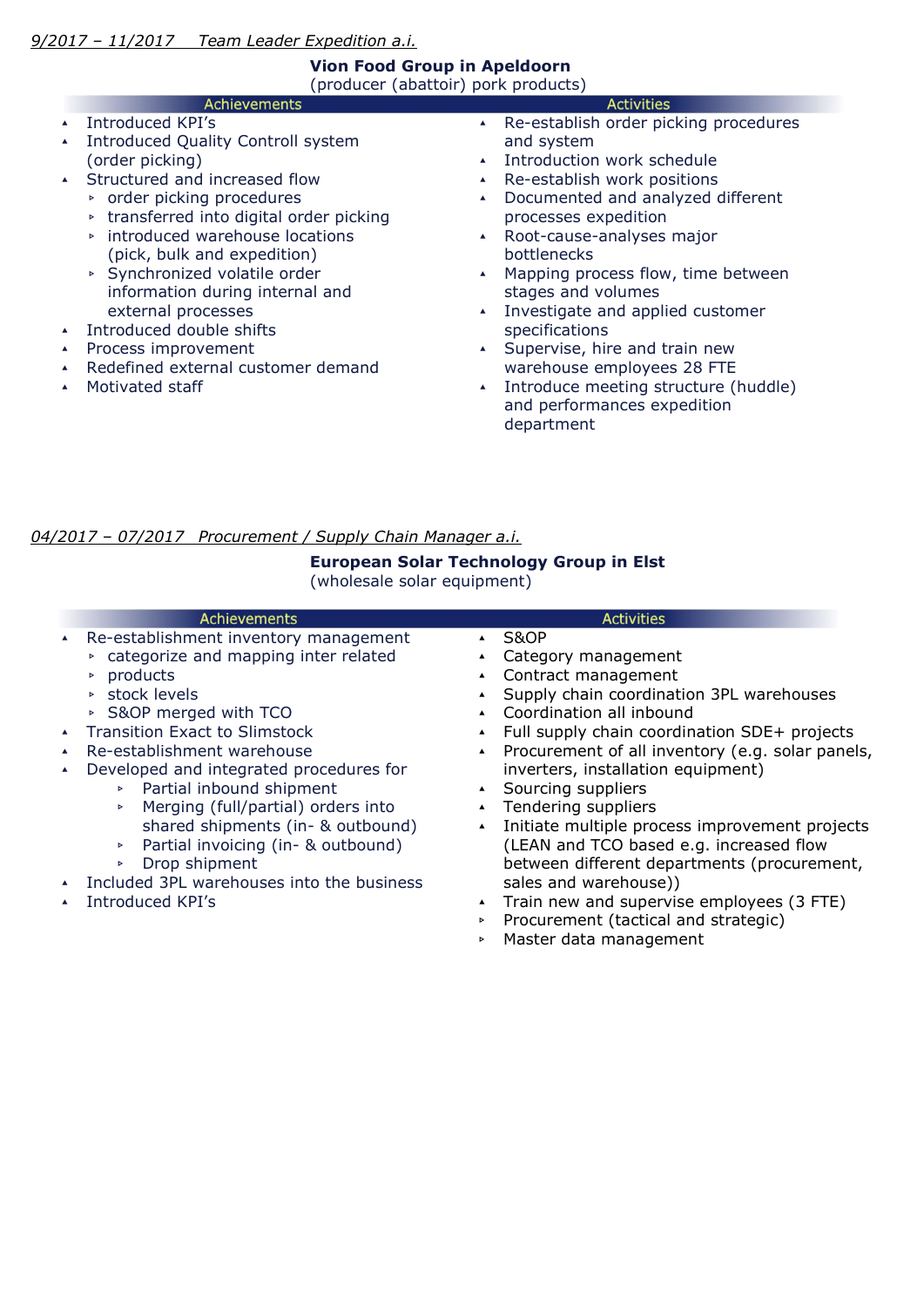| Achievements<br><b>Activities</b><br>Establish S&OP and demand planning<br>Establish all ERP systems Natur.<br>$\blacktriangle$<br>$\blacktriangle$<br>(Exact)(main office, online and offline shops<br>Initiate product design (inner boxes, bottle,<br>$\blacktriangle$<br>(interaction of 5 ERP administrations)<br>shipping boxes)<br>▶ Set up 4 (interactional) ERP systems<br>$\blacktriangle$<br>Hi-Tech Juices<br>$\overline{\mathbf{v}}$<br>products) e.g. healthy snacks)<br>Natur Holding B.V.<br>$\boldsymbol{\nabla}$<br><b>NL Juices Retail</b><br>$\boldsymbol{\nabla}$<br>$\blacktriangle$<br><b>NL Juices Online</b><br>transport (e.g. make or buy)<br>▼<br>▶ Set up WMS<br>$\blacktriangle$<br>customer demands due output New Business<br>► Set up and flow purchase-to-pay<br>▶ Integrated EDI<br>Process improvement<br>Vrumona, ADE, Amsterdam Open Air)<br>$\blacktriangle$<br>Specify, source, establish and develop WMS<br>▶ Integrated interactional ERP/CRM, WMS<br>$\blacktriangle$<br>web shop<br>Testing new products<br>$\blacktriangle$<br>> Standardized all product elements<br>Contract management suppliers<br>$\blacktriangle$<br>Full Agile & Lean Supply Chain design<br>$\blacktriangle$<br>$\blacktriangle$<br>Training new employees (due separation of<br>$\blacktriangle$ | (producer healthy juices and food) | Natur Functionals (Natur. & Naturalicious) in Amsterdam                                                                                                                                                                                                                                                                                                                                                                                                       |
|------------------------------------------------------------------------------------------------------------------------------------------------------------------------------------------------------------------------------------------------------------------------------------------------------------------------------------------------------------------------------------------------------------------------------------------------------------------------------------------------------------------------------------------------------------------------------------------------------------------------------------------------------------------------------------------------------------------------------------------------------------------------------------------------------------------------------------------------------------------------------------------------------------------------------------------------------------------------------------------------------------------------------------------------------------------------------------------------------------------------------------------------------------------------------------------------------------------------------------------------------------------------------------------------------------------------|------------------------------------|---------------------------------------------------------------------------------------------------------------------------------------------------------------------------------------------------------------------------------------------------------------------------------------------------------------------------------------------------------------------------------------------------------------------------------------------------------------|
|                                                                                                                                                                                                                                                                                                                                                                                                                                                                                                                                                                                                                                                                                                                                                                                                                                                                                                                                                                                                                                                                                                                                                                                                                                                                                                                        |                                    |                                                                                                                                                                                                                                                                                                                                                                                                                                                               |
| manager, customer service employees)<br>$\blacktriangle$                                                                                                                                                                                                                                                                                                                                                                                                                                                                                                                                                                                                                                                                                                                                                                                                                                                                                                                                                                                                                                                                                                                                                                                                                                                               |                                    | Source new suppliers (packaging, raw materials,<br>new healthy products (full and semi manufactured<br>Designing, sourcing and procuring end to end<br>Establish new and align logistics, products and<br>Development (e.g. Foodora, Margt, Albert Heijn,<br>Procurement of marketing material and inventory<br>position) (project manager, procurement<br>• Source new 3PL warehouses and logistic partners<br>Continuous improvement warehousing, logistics |

▴ Advise different departments for category management

## 12/2015 – 3/2016 Procurement/contract coordinator Packaging

| <b>Verstegen Spices &amp; Sauces in Rotterdam</b><br>(producer spices and sauces)                                                                 |                                                                                                                                                                                                                                                                                                                                                                                                               |  |  |
|---------------------------------------------------------------------------------------------------------------------------------------------------|---------------------------------------------------------------------------------------------------------------------------------------------------------------------------------------------------------------------------------------------------------------------------------------------------------------------------------------------------------------------------------------------------------------|--|--|
| Achievements                                                                                                                                      | <b>Activities</b>                                                                                                                                                                                                                                                                                                                                                                                             |  |  |
| Established spend analyses "labeling"<br>$\blacktriangle$<br>and "packaging"<br>Initiate first tender project at<br>$\blacktriangle$<br>Verstegen | ▲ Contract management "labeling" and<br>"packaging"<br>Initiate projects for turnover<br>$\blacktriangle$<br>improvements and green packaging<br>Initiate tender projects<br>$\blacktriangle$<br>Initiate project "green packaging"<br>Various root cause analyses packaging<br>$\blacktriangle$<br>errors<br>Negotiate terms of agreement<br>$\blacktriangle$<br>(reduction final cost price (TCO<br>based)) |  |  |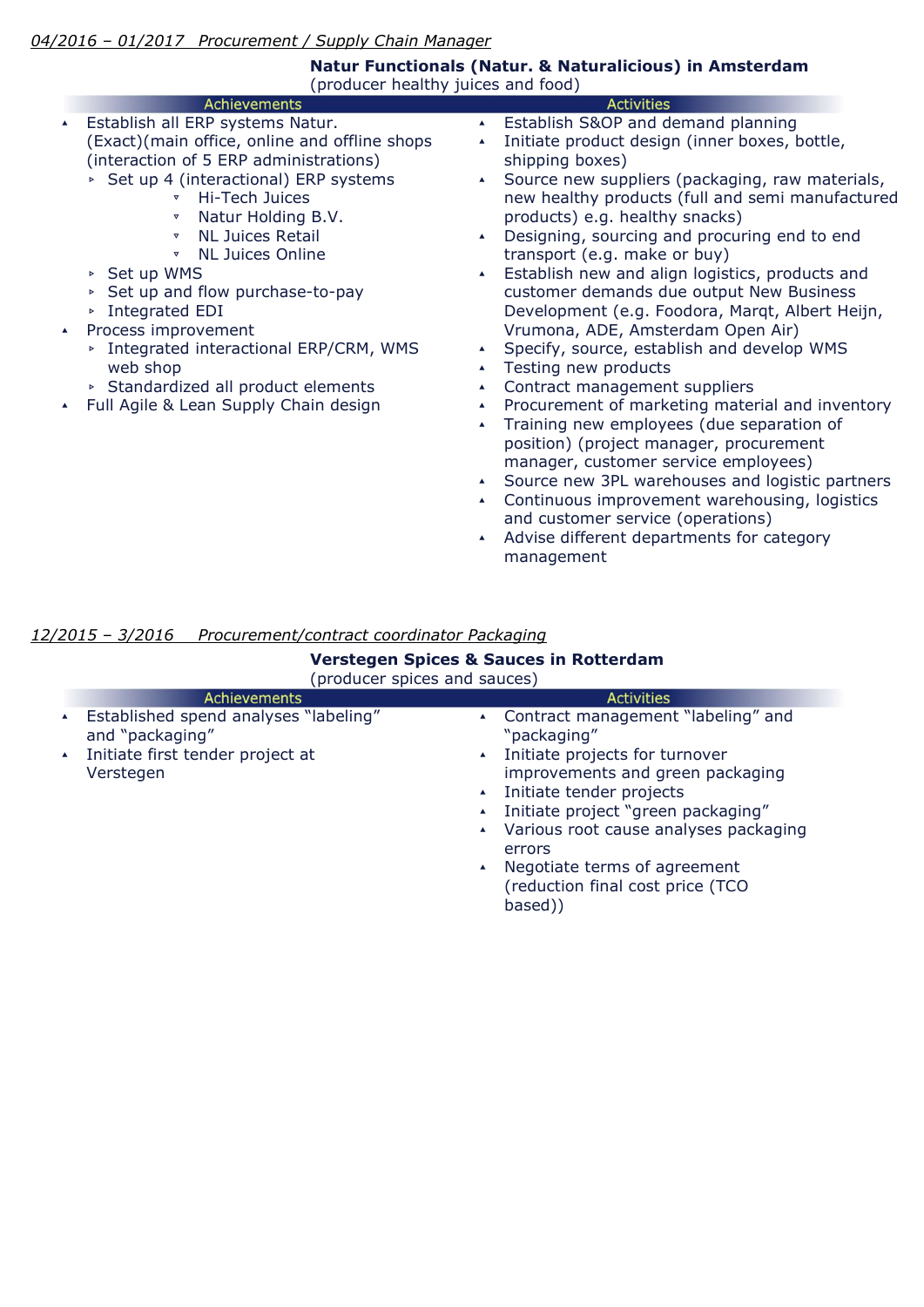## 11/2012 – 11/2015 Procurement & supply chain coordinator Food & Beverages

## Seven Seas Netherlands in Spijkenisse (wholesale FMCG and offshore products)

|                  | <b>Achievements</b>                        | <b>Activities</b>                          |
|------------------|--------------------------------------------|--------------------------------------------|
| $\blacktriangle$ | TCO savings achieved of 10%                | Demand planning                            |
|                  | (category turnover $\epsilon$ 8.000.000,-) | S&OP                                       |
| $\blacktriangle$ | Initiate and execute global and            | Procurement (700 volatile SKU's) all       |
|                  | Western Europe projects with other         | Food & Beverages for stock (e.g. rice,     |
|                  | branches (joint venture, supply chain      | sugar, tobacco (e.g. Marlboro (Philip      |
|                  | and procurement)                           | Morris), Pall Mall, Skruf), liquor, tinned |
|                  | ▶ merged volumes                           | products (e.g. vegetables, Coca Cola),     |
|                  | ▶ combined warehousing                     | cheese, frozen fish & meat, candy          |
|                  | ▶ combined transportation                  | (e.g. Mars and Twix)                       |
| $\blacktriangle$ | Process improvement                        | Category management                        |
|                  | ▶ Product standardization                  | Continuous improvement procurement         |
|                  | ▶ Redevelopment products (based on         | and warehousing (Lean & TCO)(e.g.          |
|                  | general client standards)                  | redesigning warehouse and operating        |
| $\blacktriangle$ | Excellent fulfilment score/position        | procedures such as order picking,          |
|                  | • Minimum of 3 active suppliers in         | Quality Assurance and order                |
|                  | Preferred Supplier List of each            | intake)(50% of the stock assortment        |
|                  | individual article                         | is bonded stores)                          |
|                  | $\triangleright$ Dual sourcing             | New Business Development by selling        |

▹ Multiple sourcing

▴ New Business Development by selling to other suppliers (increasing procurement volume)

## 06/2012 – 10/2012 Procurement coordinator Fruits & Vegetables

| <b>J.A. Meeder in Barendrecht</b><br>(wholesale fruit & vegetables)                                    |                                                                                                                                                                                                                                                                                                                                                                                                                          |  |  |
|--------------------------------------------------------------------------------------------------------|--------------------------------------------------------------------------------------------------------------------------------------------------------------------------------------------------------------------------------------------------------------------------------------------------------------------------------------------------------------------------------------------------------------------------|--|--|
| Achievements                                                                                           | <b>Activities</b>                                                                                                                                                                                                                                                                                                                                                                                                        |  |  |
| Added new suppliers (exclusive/rare<br>products in mid season)<br>99% Fulfilment<br>Reduced cost price | Demand planning<br>$\blacktriangle$<br>S&OP (full department)<br>$\blacktriangle$<br>Procurement of 200 SKU's<br>$\blacktriangle$<br>(fresh)(high volatile) e.g. herbs,<br>mushrooms, cresses, sprouts, exotic<br>fruits, Asian fruits and potatoes)<br>▲ Tendering cruise vessel contracts<br>Analyze the development of the<br>$\blacktriangle$<br>current and future markets<br>Sourcing supplier<br>$\blacktriangle$ |  |  |

## 08/2011 – 05/2012 Operations Manager

| Dick Vijn Logistiek B.V. in Barendrecht<br>(cleaning & storage facility reusable boxes)     |                                                                                                                                                                      |
|---------------------------------------------------------------------------------------------|----------------------------------------------------------------------------------------------------------------------------------------------------------------------|
| <b>Achievements</b>                                                                         | <b>Activities</b>                                                                                                                                                    |
| Process improvement<br>▶ Increased flow<br>▶ Increased production output (till<br>$200\%$ ) | S&OP<br>$\blacktriangle$<br>Initiate various improvement projects<br>▲ Supervise 35 FTE<br>Process operators                                                         |
| ▶ Introduced 2nd and weekend shift<br>Optimization Agile & Lean based                       | $\triangleright$ Forklift drivers<br>▲ Staff and schedule planning<br>▲ Hire and train new employees<br>Aligning current and future demand<br>with external customer |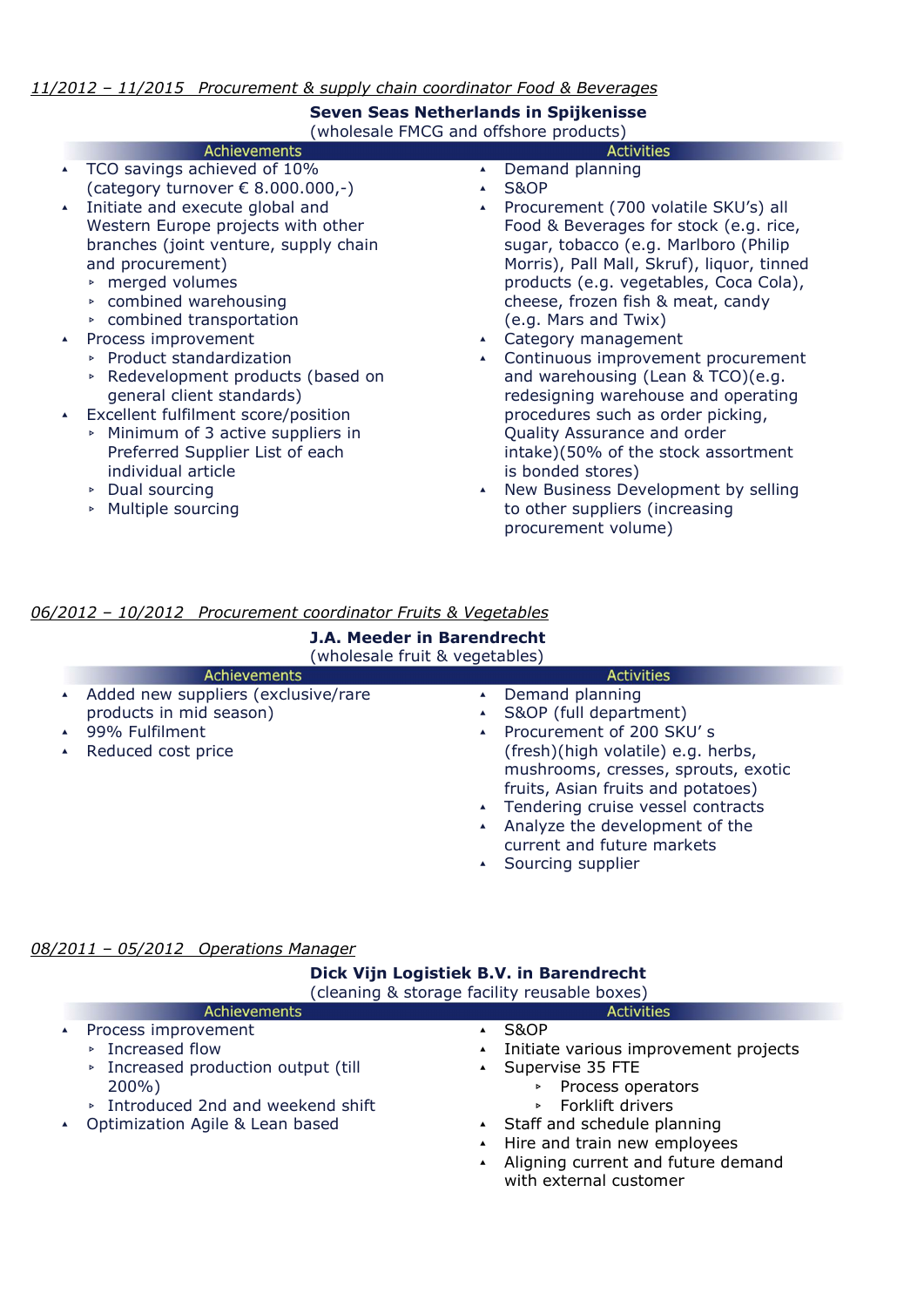Dalosy Projecten (wholesale barcode and printer equipment) **Friesland Campina** (producer consumer dairy products) **Greenery** (wholesale fruits & vegetables) Kruidenier Fresh Food & Drinks (wholesale fruits & vegetables) Marni Fruit (wholesale fruits & vegetables) **Olympic Fruit** (wholesale fruits & vegetables) Van Oers United/T. van Noort (wholesale fruits and vegetables) Achievements **Activities** 

## 04/2008 - 12/2008 Product Manager exhaust systems

#### Fource/Van Heck/Sator Holding in Schiedam (wholesale aftermarket car parts) **Achievements Activities** ▴ Initiate Gasket project ▴ Analyze market development ▹ Market research (desk/field) ▴ Stock and price management ▹ Standardized and mirrored all ▴ Initiate projects to improve sales in a packaging declining market ▴ Contract management ▴ Demand planning

## 01/2000 – 03/2008 Multiple Warehouse positions - A

**Bakker Barendrecht** (wholesale fruits and vegetables) VEN/IJsland Foodservice (wholesale frozen food) AP-Logistics (Fource/Van Heck/Sator Holding) (wholesale car parts) W.F. Peters (wholesale home decoration products) Superior Manufacturing Group-Europe (producer industrial floor matting) **Activities** Achievements